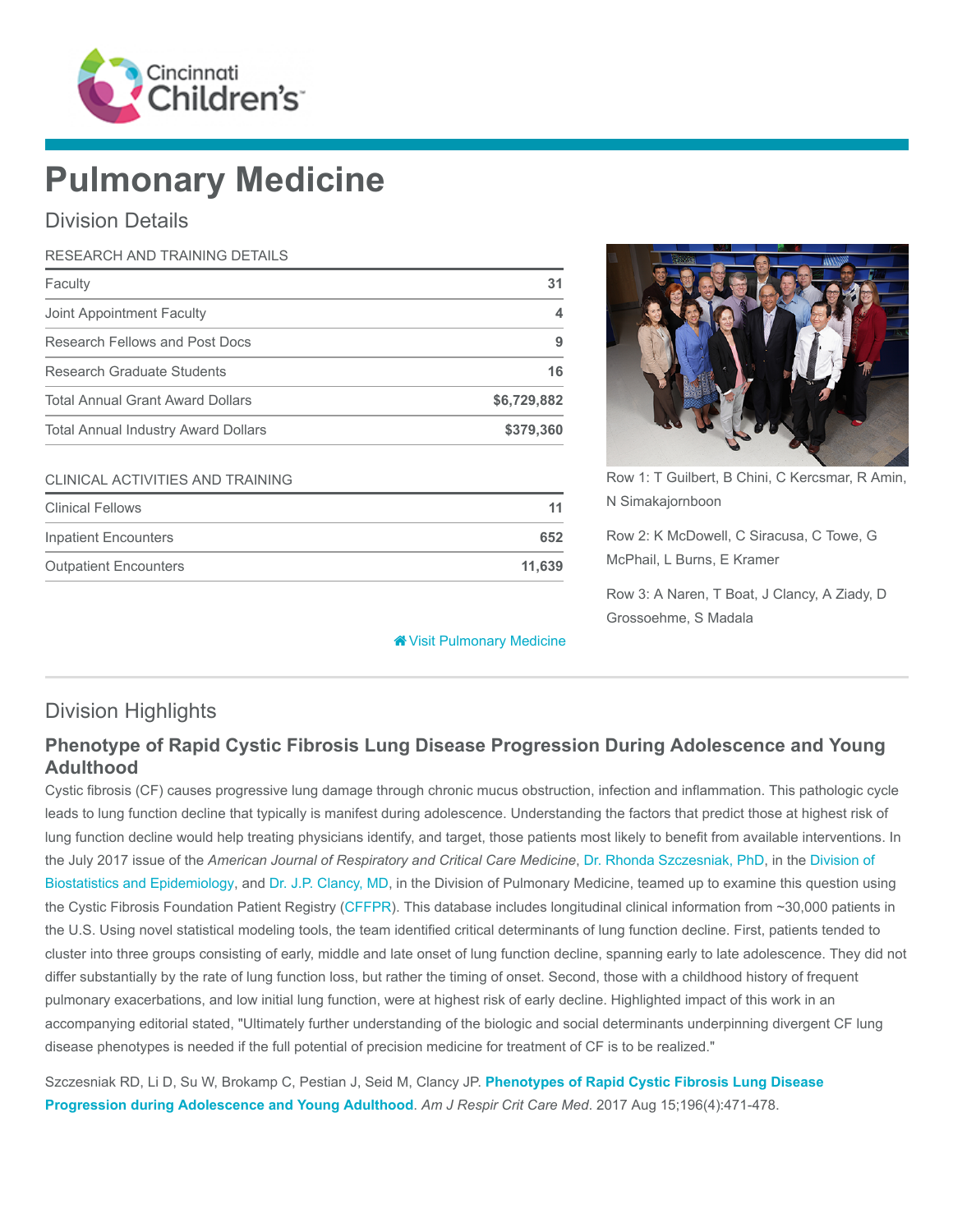#### Division Publications

- 1. Almoguera B; Vazquez L; Mentch F; Connolly J; Pacheco JA; Sundaresan AS; Peissig PL; Linneman JG; McCarty CA; Crosslin D. [Identification of Four Novel Loci in Asthma in European American and African American Populations.](https://www.ncbi.nlm.nih.gov/pubmed/27611488) American journal of respiratory and critical care medicine. 2017; 195:456-463.
- 2. [Yang IV; Pedersen BS; Liu AH; O'Connor GT; Pillai D; Kattan M; Misiak RT; Gruchalla R; Szefler SJ; Khurana Hershey GK.](https://www.ncbi.nlm.nih.gov/pubmed/27745942) The nasal methylome and childhood atopic asthma. Journal of Allergy and Clinical Immunology. 2017; 139:1478-1488.
- 3. Trivedi A; Hall C; Hoffman EA; Woods JC; Gierada DS; Castro M. [Using imaging as a biomarker for asthma.](https://www.ncbi.nlm.nih.gov/pubmed/28065276) Journal of Allergy and Clinical Immunology. 2017; 139:1-10.
- 4. Hysinger EB; Roizen JD; Mentch FD; Vazquez L; Connolly JJ; Bradfield JP; Almoguera B; Sleiman PM; Allen JL; Levine MA. [Mendelian randomization analysis demonstrates that low vitamin D is unlikely causative for pediatric asthma.](https://www.ncbi.nlm.nih.gov/pubmed/27554823) Journal of Allergy and Clinical Immunology. 2016; 138:1747-1749.e4.
- 5. Pongracic JA; Krouse RZ; Babineau DC; Zoratti EM; Cohen RT; Wood RA; Khurana Hershey GK; Kercsmar CM; Gruchalla RS; Kattan M. [Distinguishing characteristics of difficult-to-control asthma in inner-city children and adolescents.](https://www.ncbi.nlm.nih.gov/pubmed/27720017) Journal of Allergy and Clinical Immunology. 2016; 138:1030-1041.
- 6. Liu AH; Babineau DC; Krouse RZ; Zoratti EM; Pongracic JA; O'Connor GT; Wood RA; Khurana Hershey GK; Kercsmar CM; Gruchalla RS. [Pathways through which asthma risk factors contribute to asthma severity in inner-city children.](https://www.ncbi.nlm.nih.gov/pubmed/27720018) Journal of Allergy and Clinical Immunology. 2016; 138:1042-1050.
- 7. Zoratti EM; Krouse RZ; Babineau DC; Pongracic JA; O'Connor GT; Wood RA; Khurana Hershey GK; Kercsmar CM; Gruchalla RS; Kattan M. [Asthma phenotypes in inner-city children.](https://www.ncbi.nlm.nih.gov/pubmed/27720016) Journal of Allergy and Clinical Immunology. 2016; 138:1016-1029.
- 8. Perrin EC; Leslie LK; Boat T. [Parenting as Primary Prevention.](https://www.ncbi.nlm.nih.gov/pubmed/27182902) JAMA Pediatrics. 2016; 170:637-638.
- 9. Spielberg DR; Clancy JP. [Cystic Fibrosis and Its Management Through Established and Emerging Therapies.](https://www.ncbi.nlm.nih.gov/pubmed/26905785) Annual Review of Genomics and Human Genetics. 2016; 17:155-175.
- 10. [Xu X; Abdalla T; Bratcher PE; Jackson PL; Sabbatini G; Wells JM; Lou XY; Quinn R; Blalock JE; Clancy JP.](https://www.ncbi.nlm.nih.gov/pubmed/28381428) Doxycycline improves clinical outcomes during cystic fibrosis exacerbations. The European respiratory journal : official journal of the European Society for Clinical Respiratory Physiology. 2017; 49:1601102.
- 11. Muhlebach MS; Beckett V; Popowitch E; Miller MB; Baines A; Mayer-Hamblett N; Zemanick ET; Hoover WC; Vandalfsen JM; Campbell P. [Microbiological efficacy of early MRSA treatment in cystic fibrosis in a randomised controlled trial.](https://www.ncbi.nlm.nih.gov/pubmed/27852955) Thorax. 2017; 72:318-326.
- 12. [Kimura N; Khan MS; Schecter M; Rizwan R; III BR; Wells E; Towe C; Zafar F; Morales DLS.](https://www.ncbi.nlm.nih.gov/pubmed/27373821) Changing demographics and outcomes of lung transplantation recipients with cystic fibrosis. Journal of Heart and Lung Transplantation. 2016; 35:1237-1244.
- 13. [Campo I; Luisetti M; Griese M; Trapnell BC; Bonella F; Grutters JC; Nakata K; Van Moorsel CHM; Costabel U; Cottin V.](https://www.ncbi.nlm.nih.gov/pubmed/27396783) A Global Survey on Whole Lung Lavage in Pulmonary Alveolar Proteinosis. Chest. 2016; 150:251-253.
- 14. [Taylor HG; Bowen SR; Beebe DW; Hodges E; Amin R; Arens R; Chervin RD; Garetz SL; Katz ES; Moore RH.](https://www.ncbi.nlm.nih.gov/pubmed/27464674) Cognitive Effects of Adenotonsillectomy for Obstructive Sleep Apnea. Pediatrics. 2016; 138:e20154458.
- 15. Batalden M; Batalden P; Margolis P; Seid M; Armstrong G; Opipari-Arrigan L; Hartung H. [Coproduction of healthcare service.](https://www.ncbi.nlm.nih.gov/pubmed/26376674) BMJ Quality and Safety. 2016; 25:509-517.
- 16. [Giridhar PV; Bell SM; Sridharan A; Rajavelu P; Kitzmiller JA; Na CL; Kofron M; Brandt EB; Ericksen M; Naren AP.](https://www.ncbi.nlm.nih.gov/pubmed/27794000) Airway Epithelial KIF3A Regulates Th2 Responses to Aeroallergens. Journal of immunology (Baltimore, Md. : 1950). 2016; 197:4228-4239.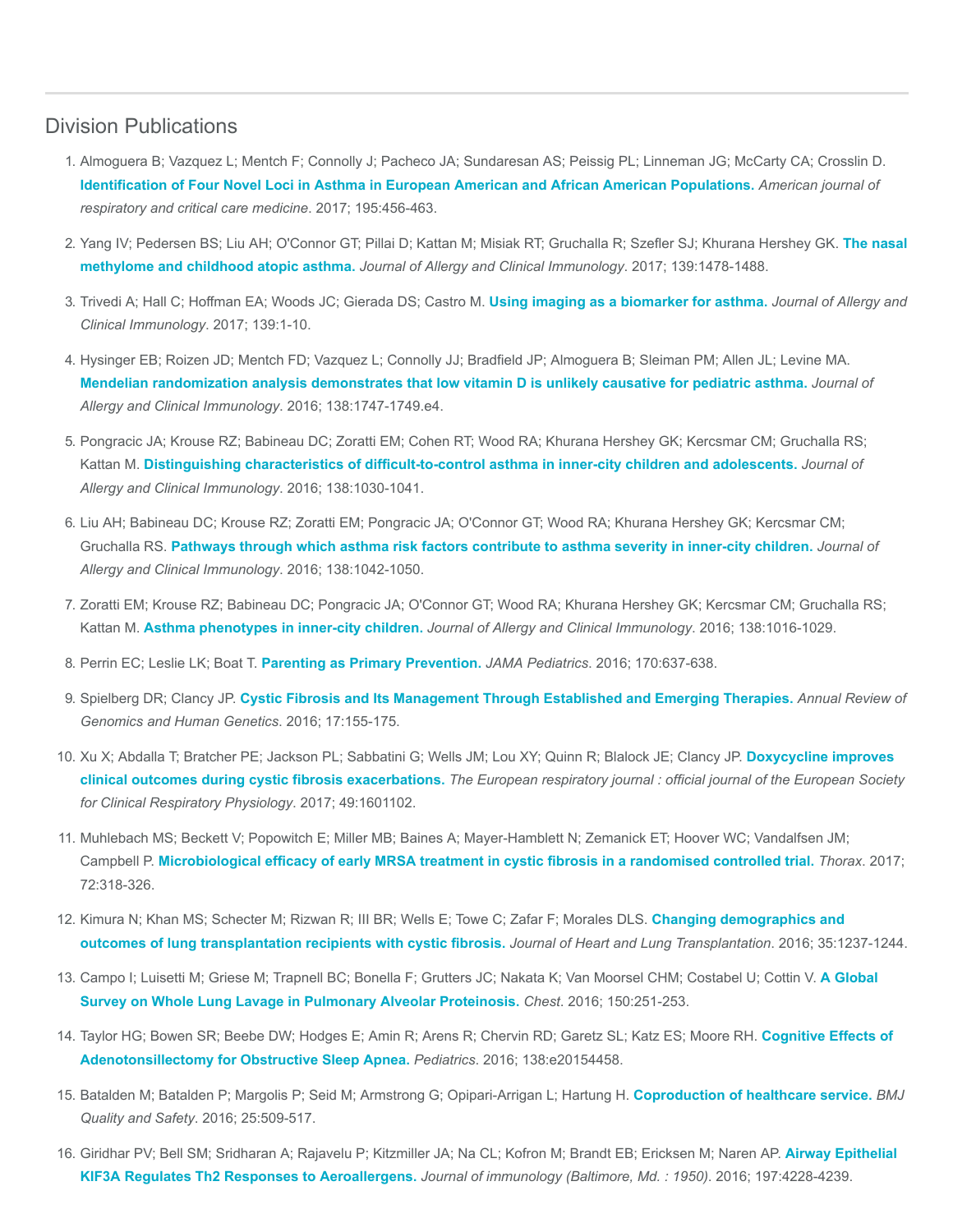- 17. Downes KJ; Dong M; Fukuda T; Clancy JP; Haffner C; Bennett MR; Vinks AA; Goldstein SL. Urinary kidney injury biomarkers and [tobramycin clearance among children and young adults with cystic fibrosis: a population pharmacokinetic analysis.](https://www.ncbi.nlm.nih.gov/pubmed/27585963) Journal of Antimicrobial Chemotherapy. 2017; 72:254-260.
- 18. [Smith DF; Hossain MM; Hura A; Huang G; McConnell K; Ishman SL; Amin RS.](https://www.ncbi.nlm.nih.gov/pubmed/28204724) Inflammatory Milieu and Cardiovascular Homeostasis in Children With Obstructive Sleep Apnea. Sleep. 2017; 40.
- 19. [Ehsan Z; Ishman SL; Kimball TR; Zhang N; Zou Y; Amin RS.](https://www.ncbi.nlm.nih.gov/pubmed/28329042) Longitudinal Cardiovascular Outcomes of Sleep Disordered Breathing in Children: A Meta-Analysis and Systematic Review. Sleep. 2017; 40.
- 20. [Cleveland ZI; Zhou YM; Akinyi TG; Dunn RS; Davidson CR; Guo J; Woods JC; Hardie WD.](https://www.ncbi.nlm.nih.gov/pubmed/28130263) Magnetic resonance imaging of disease progression and resolution in a transgenic mouse model of pulmonary fibrosis. American journal of physiology. Lung cellular and molecular physiology. 2017; 312:L488-L499.
- 21. [Arora K; Yarlagadda S; Zhang W; Moon C; Bouquet E; Srinivasan S; Li C; Stokes DC; Naren AP.](https://www.ncbi.nlm.nih.gov/pubmed/27261451) Personalized medicine in cystic fibrosis: genistein supplementation as a treatment option for patients with a rare S1045Y-CFTR mutation. American journal of physiology. Lung cellular and molecular physiology. 2016; 311:ajplung.00134.2016-ajplung.00134.2016.
- 22. [Leslie LK; Mehus CJ; Hawkins JD; Boat T; McCabe MA; Barkin S; Perrin EC; Metzler CW; Prado G; Tait VF.](https://www.ncbi.nlm.nih.gov/pubmed/27498167) Primary Health Care Potential Home for Family-Focused Preventive Interventions. American Journal of Preventive Medicine. 2016; 51:S106-S118.
- 23. Madala SK; Sontake V; Edukulla R; Davidson CR; Schmidt S; Hardie WD. Unique and Redundant Functions of p70 Ribosomal S6 [Kinase Isoforms Regulate Mesenchymal Cell Proliferation and Migration in Pulmonary Fibrosis.](https://www.ncbi.nlm.nih.gov/pubmed/27438654) American journal of respiratory cell and molecular biology. 2016; 55:792-803.
- 24. Wong BL; Rybalsky I; Shellenbarger KC; Tian C; McMahon MA; Rutter MM; Sawnani H; Jefferies JL. Long-Term Outcome of [Interdisciplinary Management of Patients with Duchenne Muscular Dystrophy Receiving Daily Glucocorticoid Treatment.](https://www.ncbi.nlm.nih.gov/pubmed/28043681) The Journal of Pediatrics. 2017; 182:296-303.e1.
- 25. Clancy JP; Benitez DS; Fajac I; Jain M; Rowe SM; Sawicki G. Applying recent advances in the science of CFTR-based therapeutics to improve outcomes in patients with cystic fibrosis. Journal of Cystic Fibrosis. 2017; 16:e9-e10.

#### Grants, Contracts, and Industry Agreements

#### Annual Grant Award Dollars

| Investigator                       | <b>Title</b>                                                                               | Sponsor                                                            | ID                  | <b>Dates</b>             | <b>Amount</b> |
|------------------------------------|--------------------------------------------------------------------------------------------|--------------------------------------------------------------------|---------------------|--------------------------|---------------|
| John Paul Clancy, MD               | <b>CFF-TDN site</b>                                                                        | <b>Cystic Fibrosis Fdn</b><br>Therapeutics, Inc.                   | AMIN09Y0/CLANCY14Y0 | 01/01/2013<br>12/31/2017 | \$112,468     |
| Jason C Woods, PhD                 | Severe Asthma Research<br>Program                                                          | National Institutes of<br>Health (Washington<br>University)        | U10 HL109257        | 02/01/2013<br>05/31/2017 | \$8,547       |
| Michael Seid, PhD                  | FL3X: An Adaptive<br>Intervention to Improve<br>Outcomes for Youth with<br>Type 1 Diabetes | National Institutes of<br>Health (University of<br>North Carolina) | <b>UC4 DK101132</b> | 09/15/2013<br>06/30/2018 | \$600,736     |
| Anjaparavanda Naren,<br><b>PhD</b> | Inhibition of an Apical<br>cAMP/cGMP Transporter<br>(MRP4) in the Gut<br>Induces Diarrhea  | National Institutes of<br>Health                                   | R01 DK080834        | 09/18/2013<br>03/31/2018 | \$333,313     |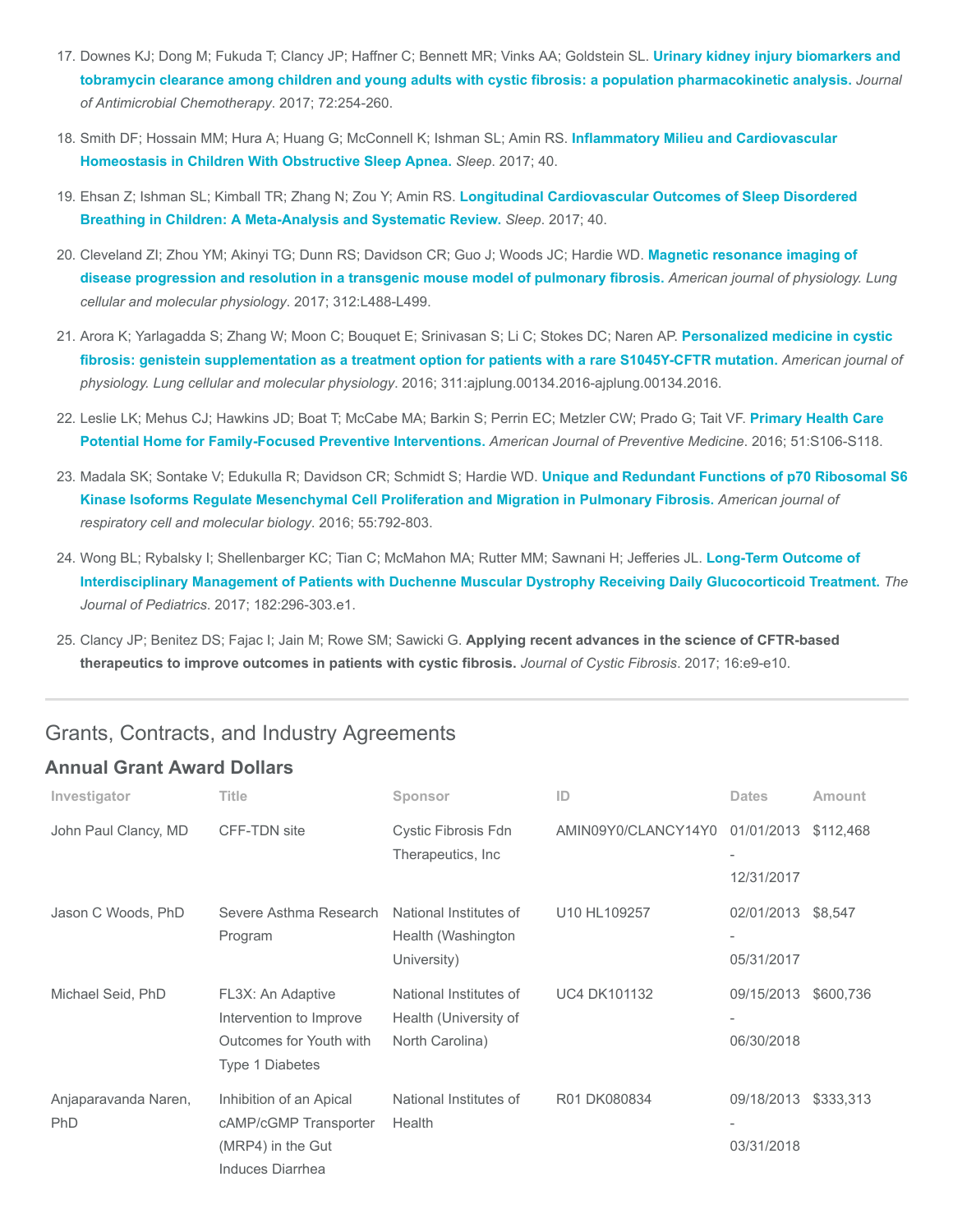| Anjaparavanda Naren,<br>PhD | Characterization of an<br>Inhibitory Protein<br>Complex for Cystic<br><b>Fibrosis Therapy</b>                                                                          | National Institutes of<br>Health (Univ of<br>Tennessee Health<br>Science Center) | R01 HL123535  | 08/15/2014 \$17,539<br>06/30/2019  |  |
|-----------------------------|------------------------------------------------------------------------------------------------------------------------------------------------------------------------|----------------------------------------------------------------------------------|---------------|------------------------------------|--|
| Gary McPhail, MD            | <b>Cystic Fibrosis Center</b><br>Program Accreditation<br>And Funding                                                                                                  | <b>Cystic Fibrosis</b><br>Foundation                                             | CC160-130     | 07/01/2013 \$150,270<br>06/30/2018 |  |
| Michael Seid, PhD           | Measures of<br>Hypoglycemia and<br><b>Glycemic Variability Using</b><br>Continuous Glucose<br>Monitoring in the FL3X<br>Intervention for Youth<br>With Type 1 Diabetes | The Leona M & Harry B<br>Helmsley Charitabl<br>(University of North<br>Carolina) | 2014PG-T1D030 | 01/01/2014 \$8,100<br>12/31/2017   |  |
| John Paul Clancy, MD        | Pilot Development of<br><b>Translational Primary</b><br>Human Airway Model<br>Systems to Advance CF<br>Care                                                            | <b>Cystic Fibrosis</b><br>Foundation                                             | CLANCY14XX0   | 07/01/2014 \$95,794<br>06/30/2018  |  |
| Anjaparavanda Naren,<br>PhD | <b>CF-Patient Specific</b><br><b>Enteroids from Small</b><br>Intestine and Colon                                                                                       | Cystic Fibrosis Fdn<br>Therapeutics, Inc                                         | NAREN14XX0    | 07/01/2014 \$226,708<br>06/30/2018 |  |
| Jason C Woods, PhD          | Molecular Pathogenesis<br>and Treatment of<br>Pulmonary Alveolar<br>Microlithiasis                                                                                     | National Institutes of<br>Health (University of<br>Cincinnati)                   | R01 HL127455  | 04/01/2015 \$36,075<br>03/31/2020  |  |
| John Paul Clancy, MD        | <b>PROSPECT</b>                                                                                                                                                        | <b>Cystic Fibrosis Fdn</b><br>Therapeutics, Inc                                  | CLANCY14K1    | 07/01/2014 \$37,047<br>06/30/2019  |  |
| Anjaparavanda Naren,<br>PhD | LPA2 Receptor-<br>containing Complexes in<br><b>Regulating Secretory</b><br>Diarrhea                                                                                   | National Institutes of<br>Health                                                 | R01 DK093045  | 07/01/2015 \$351,000<br>06/30/2020 |  |
| Sara M Zak, MD              | First/Second Year Clinical<br><b>Fellowship Grant</b><br>Application                                                                                                   | <b>Cystic Fibrosis</b><br>Foundation                                             | ZAK15B0       | 07/01/2015 \$66,250<br>06/30/2017  |  |
| Raouf Samy Amin, MD         | Impact of Treatment of<br>Mild Sleep-Disordered<br>Breathing on Children's<br>Health-CCC                                                                               | National Institutes of<br>Health (Children's<br>Hospital of Philadelphia)        | U01 HL125295  | 09/04/2015 \$239,150<br>10/31/2016 |  |
| John Paul Clancy, MD        | <b>TDC ARC Award</b>                                                                                                                                                   | Cystic Fibrosis Fdn<br>Therapeutics, Inc                                         | CLANCY14Y4    | 12/01/2014 \$32,694<br>11/30/2018  |  |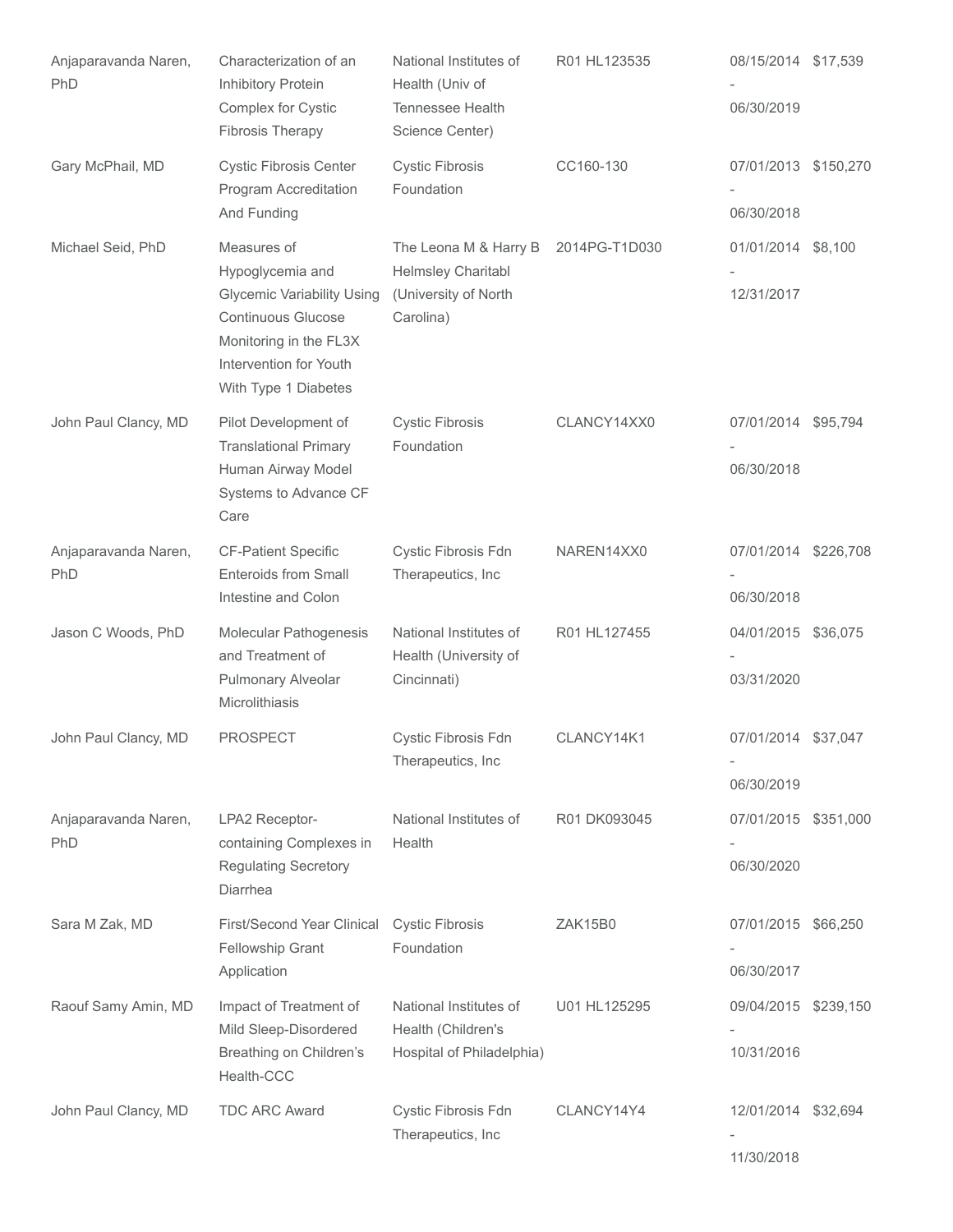| Zackary Cleveland, PhD                     | Time-Resolved 129Xe<br>Ventilation-Perfusion MRI<br>in Models of Acute Lung<br>Injury                                     | National Institutes of<br>Health                                                      | R00 HL111217   | 08/15/2015 \$242,816<br>07/31/2018 |          |
|--------------------------------------------|---------------------------------------------------------------------------------------------------------------------------|---------------------------------------------------------------------------------------|----------------|------------------------------------|----------|
| William Hardie, MD<br>John Paul Clancy, MD | Cincinnati Children's<br><b>Summer Medical Student</b><br>Respiratory Research<br>Fellowship                              | National Institutes of<br>Health                                                      | T35 HL113229   | 05/01/2016 \$68,526<br>04/30/2021  |          |
| John Paul Clancy, MD                       | <b>Personalizing Cystic</b><br><b>Fibrosis Research</b><br>Translation                                                    | <b>Cystic Fibrosis</b><br>Foundation                                                  | CLANCY15R0     | 07/01/2015 \$470,000<br>06/30/2019 |          |
| Gary McPhail, MD                           | A Two-Part Multicenter<br>Prospective Longitudinal<br>Study of CFTR-<br>Dependent Disease<br>Profiling in Cystic Fibrosis | Cystic Fibrosis Fdn<br>Therapeutics, Inc<br>(Children's Hosp & Reg<br>Med Ct-Seattle) | PROSPECT-OB-14 | 02/23/2015 \$83,492<br>02/22/2018  |          |
| John Paul Clancy, MD                       | SHIP (Saline Hypertonic<br>in Preschoolers) Study -<br><b>Planning Grant</b>                                              | Cystic Fibrosis Fdn<br>Therapeutics, Inc<br>(Children's Hosp & Reg<br>Med Ct-Seattle) | SHIP14K0       | 11/01/2014<br>10/31/2018           | \$34,625 |
| Daniel Grossoehme,<br>D.Min.               | Training Research-<br>Literate Chaplains as<br>Ambassadors for<br>Spirituality and Health:<br>Phase I                     | John Templeton<br>Foundation (Rush<br><b>Medical University</b><br>Center)            | 51996          | 07/01/2015 \$8,826<br>06/30/2019   |          |
| Jason C Woods, PhD<br>John Paul Clancy, MD | UTE MRI to Monitor CF<br>Lung Disease and<br>Response to CFTR<br>Modulation in Young<br>Children                          | National Institutes of<br>Health                                                      | R01 HL131012   | 05/01/2016 \$745,633<br>03/31/2021 |          |
| Anjaparavanda Naren,<br>PhD                | Human Small Intestinal<br>Model from CF-Patients<br>using Pluripotent Stem<br>Cells                                       | <b>Cystic Fibrosis</b><br>Foundation                                                  | NAREN16I0      | 04/01/2016 \$54,000<br>03/31/2018  |          |
| John J Brewington, MD                      | Sensitivity of Corrected<br>F508del CFTR to Chronic<br>beta-agonist Therapy                                               | <b>Cystic Fibrosis</b><br>Foundation                                                  | BREWIN16A0     | 07/01/2016 \$130,000<br>06/30/2019 |          |
| Zackary Cleveland, PhD                     | Regional Biomarkers of<br>Peripheral Lung Disease<br>in Cystic Fibrosis                                                   | Cystic Fibrosis Fdn<br>Therapeutics, Inc                                              | CLEVEL16A0     | 04/01/2016 \$108,000<br>03/31/2019 |          |
| Anjaparavanda Naren,<br>PhD                | Transporters and<br>Hematopoietic Toxicity                                                                                | National Institutes of<br>Health (St Jude's<br>Children's Hospital)                   | R01 CA194206   | 07/01/2016 \$23,595<br>06/30/2021  |          |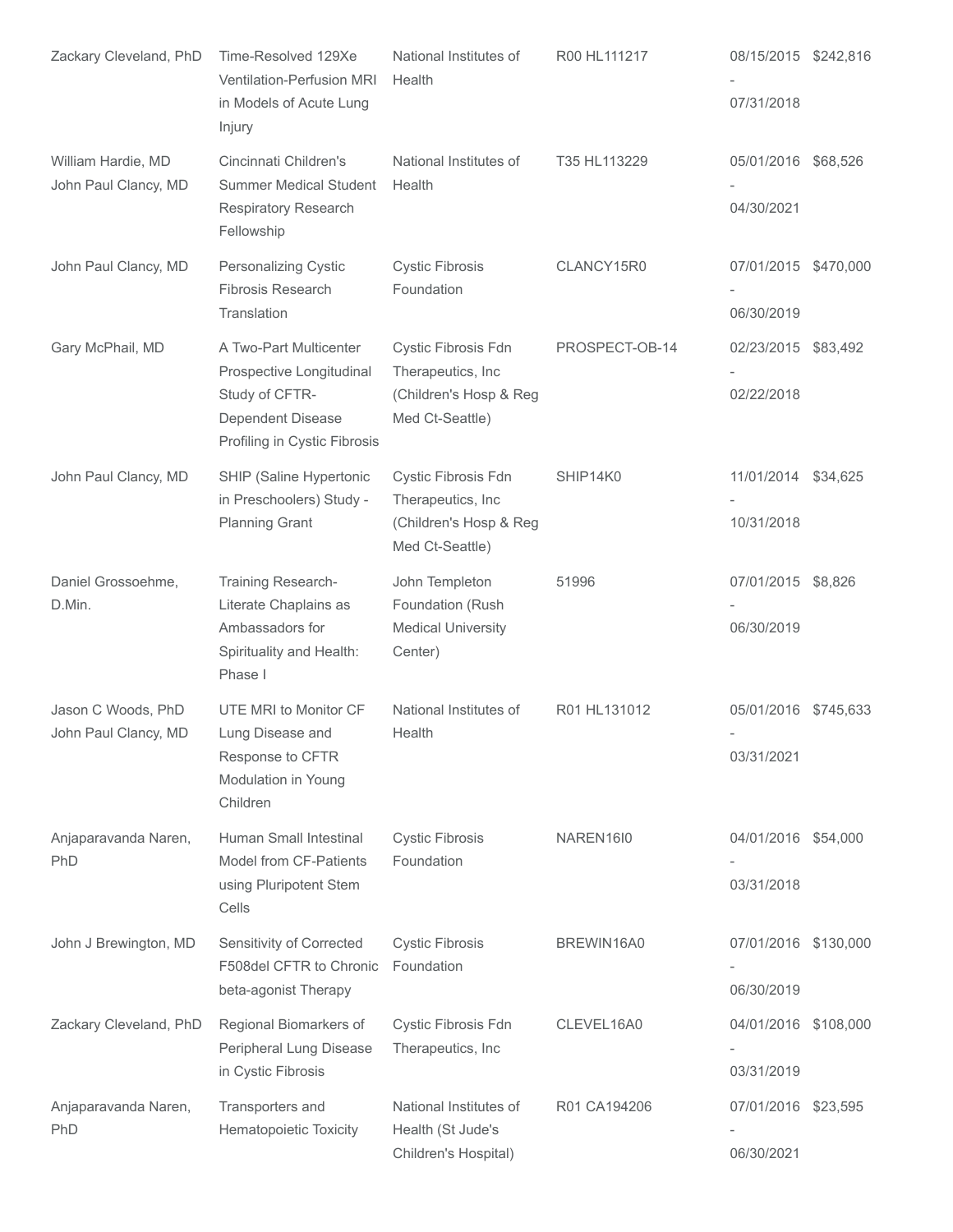| Satish K Madala, PhD<br>Anil Goud Jegga, DVM | Integrative Analysis of<br>Multi-omics Data to<br><b>Target Fibroblast</b><br>Activation in IPF | National Institutes of<br>Health                                            | R21 HL133539          | 06/30/2018                         | 07/05/2016 \$63,929.50 |
|----------------------------------------------|-------------------------------------------------------------------------------------------------|-----------------------------------------------------------------------------|-----------------------|------------------------------------|------------------------|
| Michael Seid, PhD                            | A CF C3N Care Model of<br>the Future: Proposal for<br>Piloting a Learning Health<br>System      | Cystic Fibrosis Fdn<br>Therapeutics, Inc                                    | SEID15A0              | 12/31/2018                         | 01/01/2016 \$1,542,986 |
| Satish K Madala, PhD                         | WT1 Regulation of<br><b>Pulmonary Fibrosis</b>                                                  | National Institutes of<br>Health                                            | R01 HL134801          | 05/22/2017 \$409,242<br>04/30/2022 |                        |
| John Paul Clancy, MD                         | <b>CFFT Biomarker</b><br>Consortium                                                             | Cystic Fibrosis Fdn<br>Therapeutics, Inc                                    | CLANCY11CS0           | 01/01/2016 \$23,230<br>12/31/2017  |                        |
| Assem Ziady, PhD                             | <b>Manipulating Vector</b><br>Interactome to Enhance<br>Gene Transfer in Cystic<br>Fibrosis     | <b>Cystic Fibrosis</b><br>Foundation                                        | ZIADY1610             | 11/01/2016 \$54,000<br>10/31/2018  |                        |
| Christopher Siracusa,<br><b>MD</b>           | CFF Success with<br><b>Therapies Research</b><br>Consortium                                     | Cystic Fibrosis Fdn<br>Therapeutics, Inc                                    | SIRACU15PE0           | 08/01/2016 \$27,000<br>07/31/2018  |                        |
| Geoffrey Walter Rulong,<br><b>MD</b>         | Custom 3-D Printed Non-<br>invasive Ventilation Mask                                            | American Sleep<br><b>Medicine Foundation</b>                                | 160-FP-17             | 02/14/2017 \$19,377<br>02/13/2018  |                        |
| Raouf Samy Amin, MD                          | Impact of Treatment of<br>Mild Sleep-Disordered<br>Breathing on Children's<br>Health-CCC        | National Institutes of<br>Health (Children's<br>Hospital of Philadelphia)   | U01 HL125295          | 07/01/2016 \$250,723<br>06/30/2020 |                        |
| Christopher Siracusa,<br><b>MD</b>           | <b>DESIGN CF: Developing</b><br>e-Health Systems to<br>Improve Growth and<br>Nutrition in CF    | Cystic Fibrosis Fdn<br>Therapeutics, Inc<br>(Children's Hospital<br>Boston) | CHB - Siracusa, Chris | 01/01/2017 \$4,190<br>12/31/2017   |                        |
| Theresa Guilbert, MD,<br><b>MS</b>           | Controlling and<br>Preventing Asthma<br>Progression and Severity<br>in Kids (CASK)              | National Institutes of<br>Health (Children's<br>Hospital Boston)            | U01 AI126614          | 04/01/2017<br>06/30/2017           | \$50,000               |

Total Annual Grant Award Dollars **\$6,729,881.50** \$6,729,881.50

Annual Industry Award Dollars

| Investigator             | <b>Industry Sponsor</b>            | Amount    |
|--------------------------|------------------------------------|-----------|
| Anjaparavanda Naren, PhD | Ironwood Pharmaceuticals, Inc.     | \$200,000 |
| Gary McPhail, MD         | Vertex Pharmaceutical Incorporated | \$94.211  |